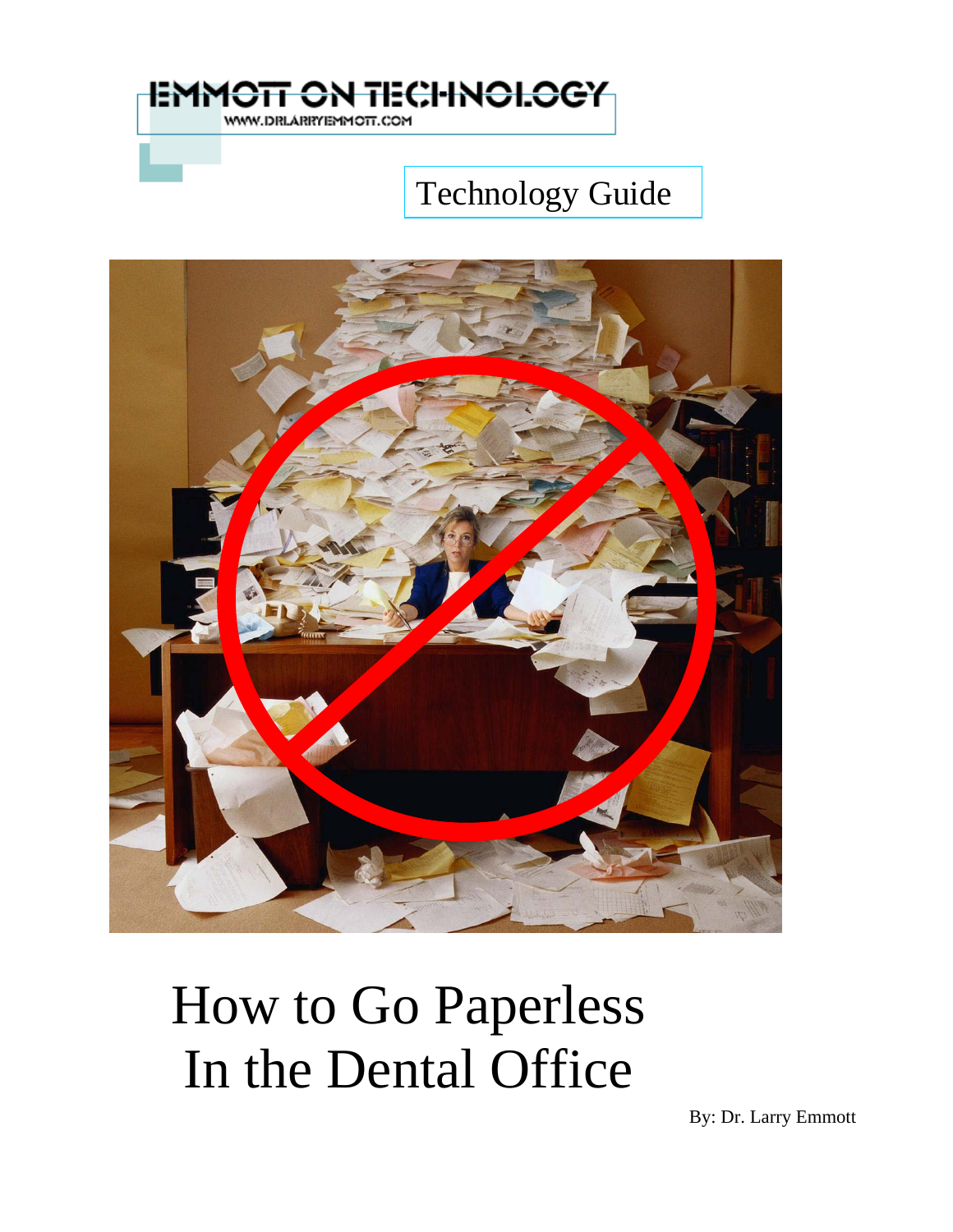

### Is it possible to truly "go paperless"?

#### "If someone has done it, it is probably Possible." Omar Reed

The real answer to this question is yes…but. It depends on what you mean by "paperless". The goal is not to eliminate all paper. There are many effective uses and needs for paper. However what is possible and highly desirable is to create a paperless dental record.

Many offices have successfully adapted a digital or paperless dental record. So as Omar Reed famously said; it is possible.

Dead Trees: It has become fashionable on the Internet to refer to traditional newspapers as "dead tree" media. This of course refers to the many thousands of trees that are cut down every day and used to make paper. If you are using traditional paper charts then you are using "dead tree" charts. There is a better way.

A digital record means that there is no paper folder with patient information. All the charting, diagnostics, correspondence, financial records, scheduling and so on is recorded and saved on a computer. There is no paper record.

Going paperless is a process not an event.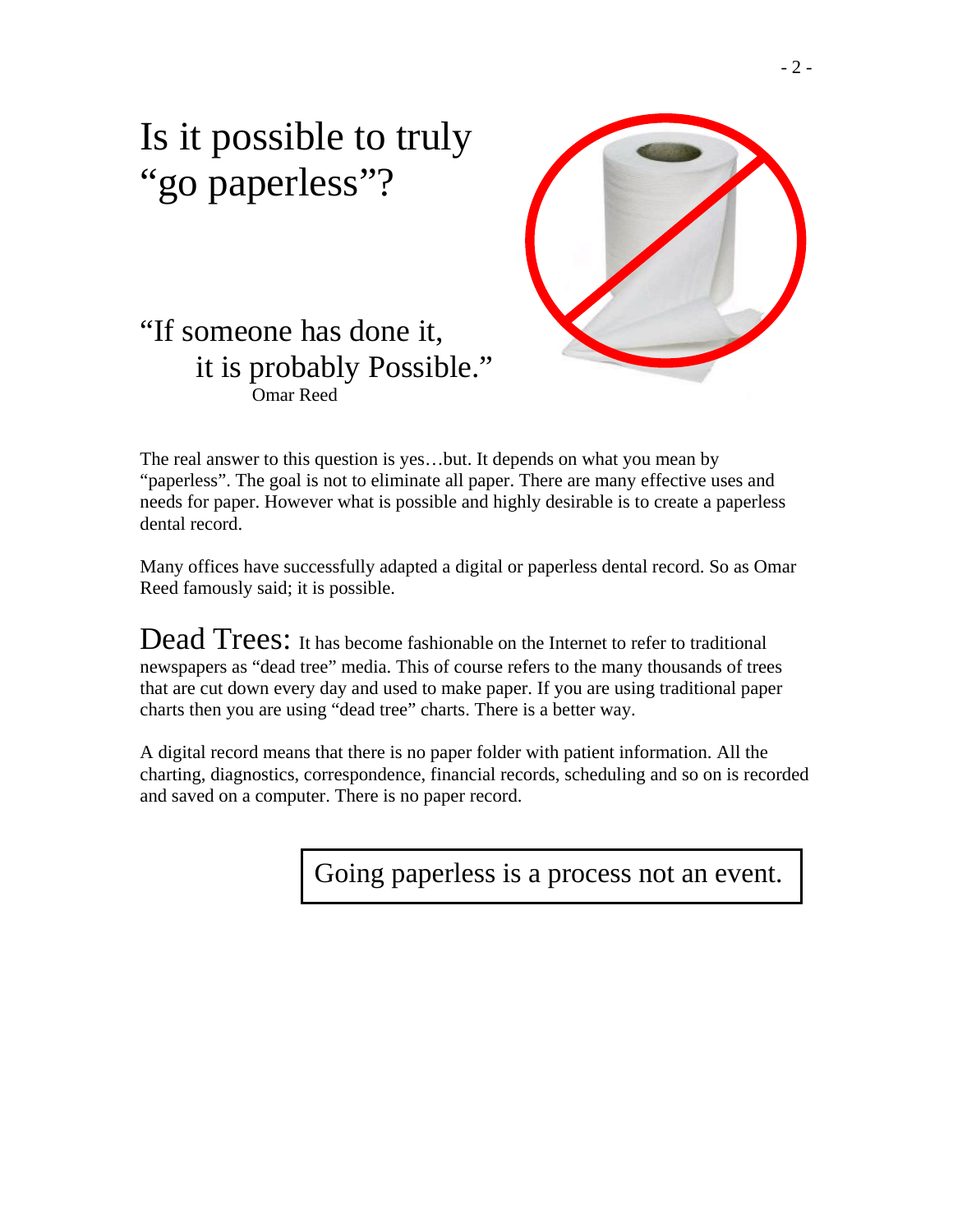## Guide to Creating Digital Charts 3

| <b>Item</b>                          | <b>Software</b>                                                     | <b>Hardware</b>                                                    | <b>Process</b>                                                                                                                                                                              | <b>Alternative</b>                                                                                                                                                             |
|--------------------------------------|---------------------------------------------------------------------|--------------------------------------------------------------------|---------------------------------------------------------------------------------------------------------------------------------------------------------------------------------------------|--------------------------------------------------------------------------------------------------------------------------------------------------------------------------------|
| <b>Personal Information</b>          |                                                                     |                                                                    |                                                                                                                                                                                             |                                                                                                                                                                                |
| Name Address Phone etc.              | Practice Management Sytstem                                         | Keyboard and mouse                                                 | Type information into patient<br>record                                                                                                                                                     | Import information from an<br>electronic source such as a<br>web page or a tablet PC                                                                                           |
| <b>Outgoing Paper Correspondence</b> | <b>Word Processing</b>                                              | Keyboard and mouse                                                 | Type in letter, print it for mailing,<br>then import it to the patient<br>record. Do not keep a paper<br>copy.                                                                              | Fill pre-formatted letter from<br>template with data exported<br>from patient record                                                                                           |
| Incoming Paper Correspondence        | <b>Practice Management System</b>                                   | Scanner                                                            | Scan the letter, import to patient<br>record and then shred the<br>paper.                                                                                                                   |                                                                                                                                                                                |
| Electronic correspondence            | e-Mail application like Outlook                                     | Keyboard and mouse                                                 | Type message and send via e-<br>mail with copy or link to patient<br>record. Copy incoming to patient                                                                                       | Extract data from electronic<br>record to fill pre-formatted e-<br>mails and send automatically.                                                                               |
| Forms, Medical Consents etc          | <b>Practice Management System</b>                                   | Keyboard, mouse and scanner                                        | record.<br>Have the patient fill out a paper<br>form, then click or type in<br>essential data to the patient<br>record. Then scan and import<br>the form with a signature to the<br>record. | Use a tablet PC to directly<br>capture the patient data with<br>electronic writing and import<br>the inofrmation including an<br>electronic signature to the<br>patient record |
| <b>Diagnostics</b>                   |                                                                     |                                                                    |                                                                                                                                                                                             |                                                                                                                                                                                |
| X-Rays                               | Digital Radiography Specific                                        | Direct Sensoror and/or Digital<br>Panoramic                        | Place the sensor like a film and<br>directly capture a digital image<br>into a specific electronic record<br>attached to the patient record.                                                | Capture a digital image with a<br>phosphor indirect sensor and<br>scan it into the software                                                                                    |
| Photographs                          | Image Management either dental<br>specific or general photographic  | Digital Camera, a Card Reader and<br>possibly a video capture card | Take photos and download<br>them to the image management<br>software. Either link the photos<br>to the patient record or store<br>them as part of the record.                               | Capture a digital image from<br>an intraoral video camera with<br>either a capture card or direct<br>USB digital connection.                                                   |
| Perio Probings                       | Practice Management System or<br>perio specific charting software.  | Electronic Probe like Florida Probe                                | Capture probing depths directly<br>with the probe and foot control.                                                                                                                         | Speak in the probing depths<br>with voice activated perio<br>charting or type in the<br>numbers with a keyboard                                                                |
| <b>Treatment Information</b>         |                                                                     |                                                                    |                                                                                                                                                                                             |                                                                                                                                                                                |
| <b>Tooth Chart</b>                   | <b>Practice management System</b>                                   | Mouse and keyboard                                                 | Click in tooth conditions and<br>restorations with an on screen<br>chart                                                                                                                    | Speak in conditions with voice<br>activated charting.                                                                                                                          |
| <b>Treatment History</b>             | <b>Practice management System</b>                                   | Mouse and keyboard                                                 | Chart notes are entered<br>automatically when procedures<br>are completed. The dentist edits<br>the notes as needed                                                                         | Speak in notes with voice<br>recognition software.                                                                                                                             |
| <b>Treatment Plans</b>               | <b>Practice management System</b>                                   | Mouse and keyboard                                                 | Click in proposed restorations<br>and other treatments with an on<br>screen chart. Display selected<br>treatments for patient                                                               |                                                                                                                                                                                |
| Lab slips                            | Practice Management System or<br>Lab specific software.             | Mouse and keyboard                                                 | acceptance.<br>Type in lab procedure or click in<br>data from patient record. Print<br>and send with case.                                                                                  | Send lab Rx via e-mail or<br>through lab web page with<br>attached photos.                                                                                                     |
| <b>Prescriptions</b>                 | <b>Practice management System</b>                                   | Mouse and Keyboard                                                 | Prescription is linked to patient<br>record choose from menu, print<br>and sign.                                                                                                            |                                                                                                                                                                                |
| <b>Specialist Referrals</b>          | <b>Practice management System</b><br>with word processing or e-Mail | Mouse and Keyboard                                                 | Note referral in patient record<br>then transfer diagnostics such<br>as radiographs and photos to a<br>word document then print and                                                         | Rather than printing send the<br>clinical data and diagnostics<br>to the specialist via e-mail.                                                                                |
| <b>Re-Call Information</b>           | <b>Practice management System</b><br>with word processing or e-Mail | Mouse and Keyboard                                                 | send with patient<br>Note re-call interval and track<br>automatically within patient<br>record. Create and mail cards as<br>reminders.                                                      | Rather than printing cards<br>software automatically<br>extracts re-call data and<br>sends e-mail.                                                                             |
| <b>Financial Information</b>         |                                                                     |                                                                    |                                                                                                                                                                                             |                                                                                                                                                                                |
| <b>Insurance Forms</b>               | <b>Practice Management System</b>                                   | Mouse Keyboard and Internet                                        | Select completed procedres<br>from patient record and send e-<br>claim                                                                                                                      | Print and mail claim                                                                                                                                                           |
| <b>Insurance EOBs</b>                | <b>Practice Management System</b>                                   | Scanner                                                            | Scan EOB into patient record<br>and shred the paper                                                                                                                                         | Import EOB from e-mail or<br>web page                                                                                                                                          |
| <b>Payment History</b>               | <b>Practice Management System</b>                                   | Mouse and Keyboard                                                 | <b>Enter payments</b>                                                                                                                                                                       |                                                                                                                                                                                |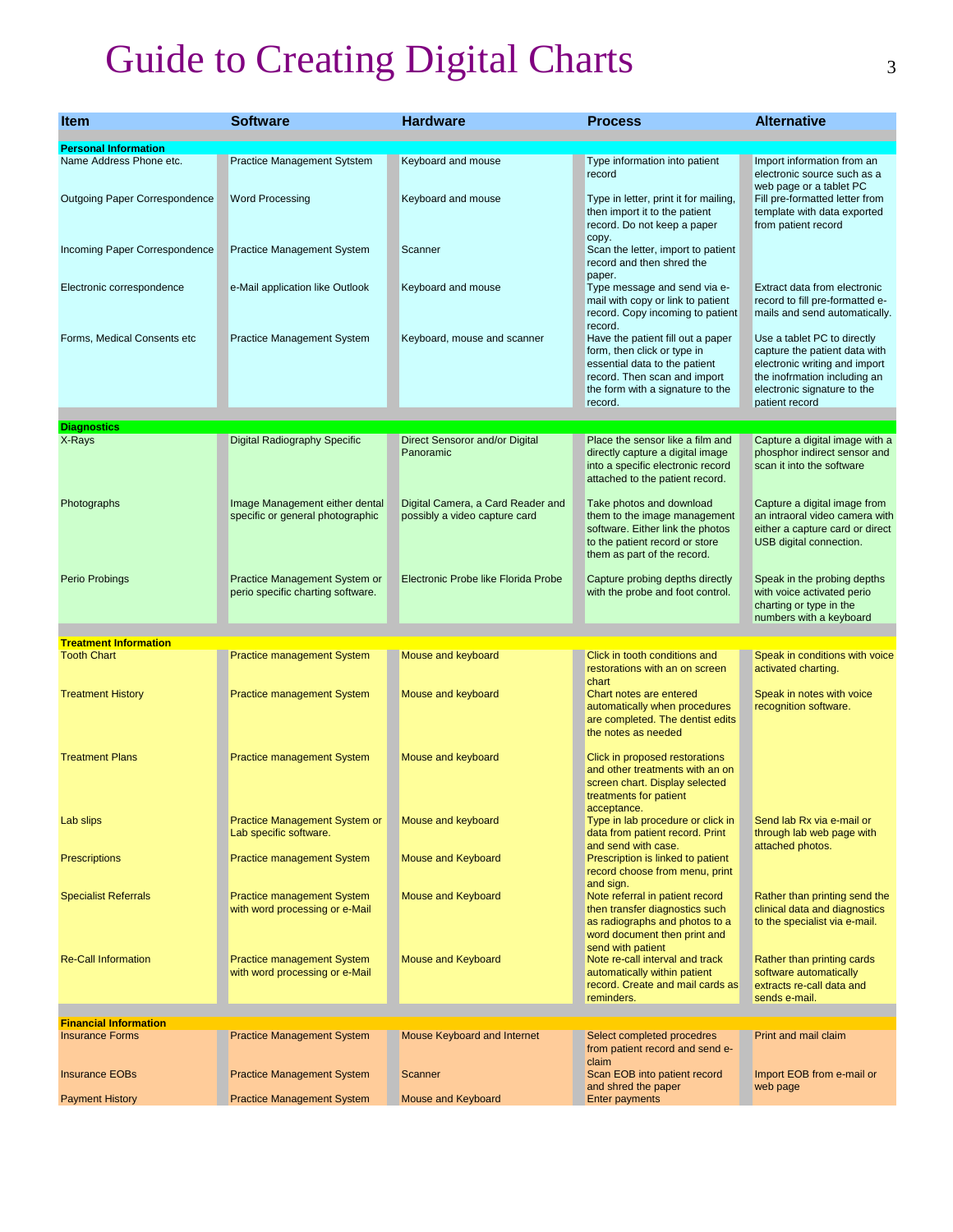# Forms and Signatures

Forms and signatures are one of the essentials of record keeping. There are three (actually four) methods to create paperless forms. The easiest method, is to start with paper then scan it. For more advanced users there are three ways to gather the information electronically and totally bypass the paper.

**Scan It:** The most basic way to eliminate paper forms is by simply using a scanner. The patient fills out a paper form as always. The administrator still needs to copy in the data using mouse and keyboard. However the next step is to digitize the completed paper form with a scanner, store it in the electronic chart and then shred the paper.



**Digital Signature Pad:** The second way to fill in forms that is easy and inexpensive to implement is to simply use existing desktop computers and a signature pad.

Forms are loaded onto a desktop computer. Then the patient fills in the information using a keyboard and mouse. If the patient is unable or unwilling to use the computer directly a team member can ask the questions and fill in the information for them.

Once the forms are complete the patient and the doctor can sign using a digital signature pad just as you do when signing electronically with a credit card.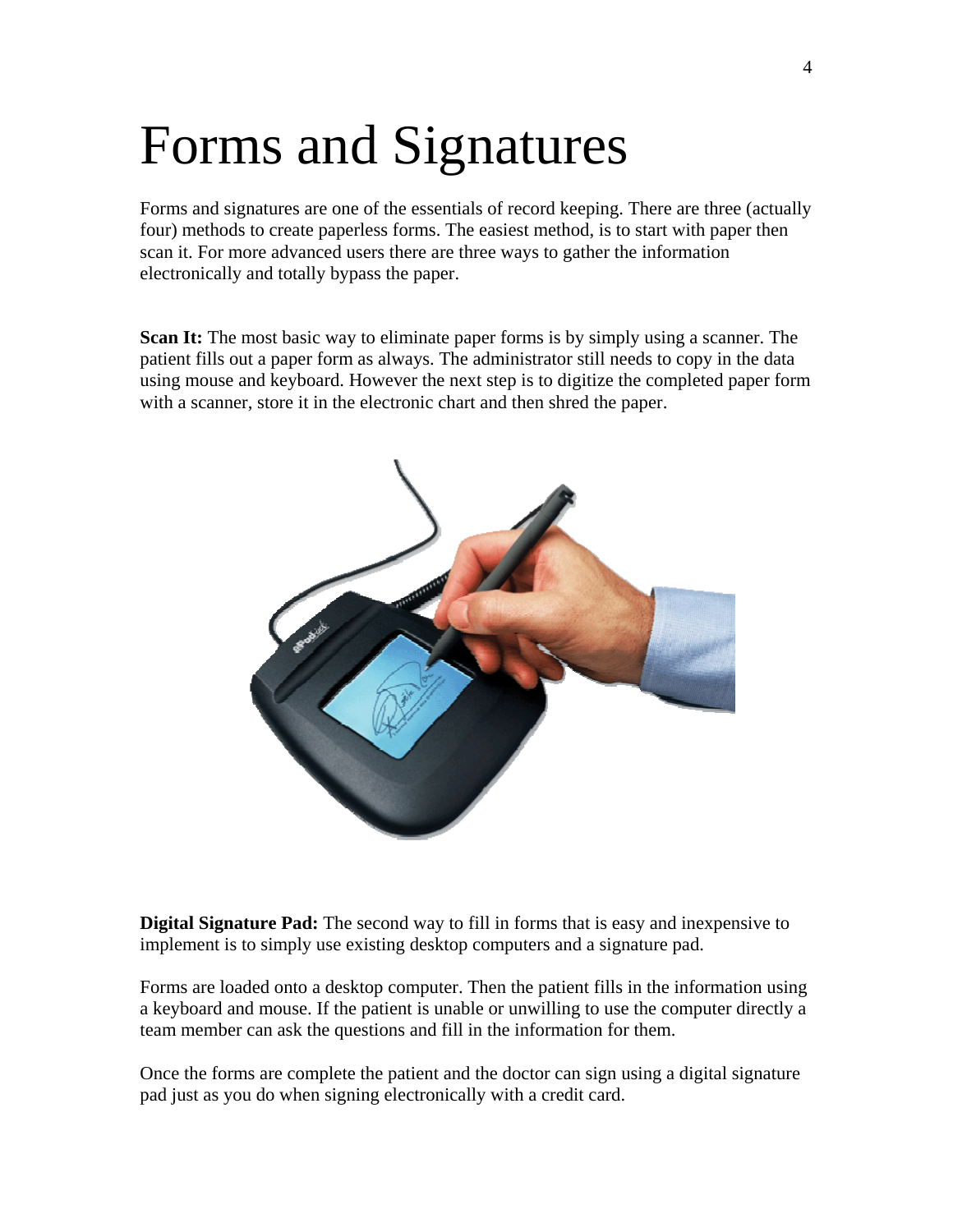# What is the Front Desk?



It is all of those. The term front desk, as used in the dental office, does not refer to a piece of furniture. Front desk refers to the business system of gathering information (or data) at a single location and administering the non clinical business functions. Non clinical functions include scheduling, billing, insurance processing, in fact everything except the diagnosis and treatment of dental disease.

#### **The Front Desk is the "Data Center" of the office.**

Front Desklessness is not about tossing out a piece of furniture or eliminating a staff person. It is all about doing the non clinical business functions in a different way because technology allows us to handle data in a much more efficient manner.